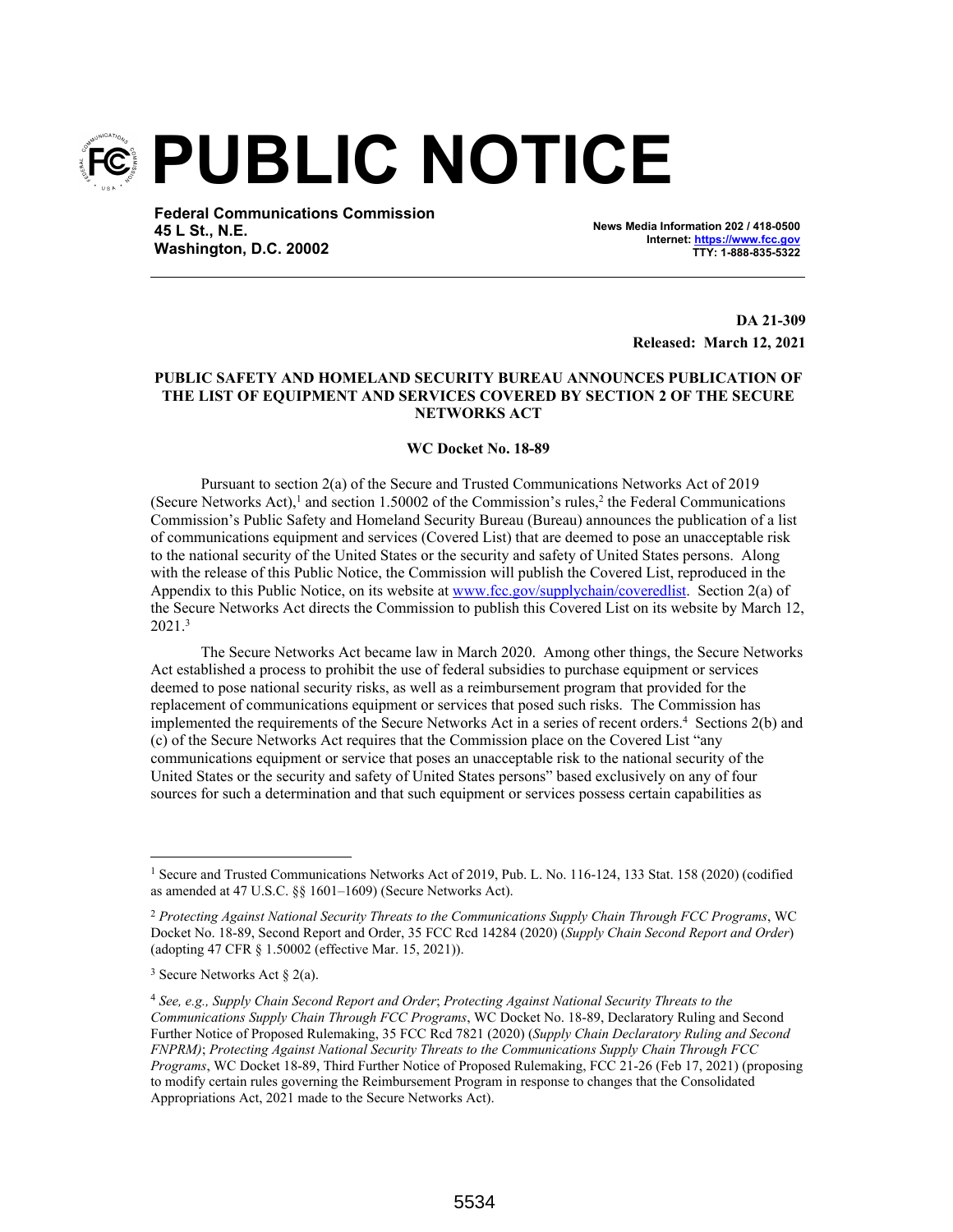enumerated in the statute.<sup>5</sup>

The *Supply Chain Second Report and Order* adopted rules governing the publication of the Covered List and tasked the Bureau with both publishing and maintaining it on the Commission's website in accordance with the Commission's rules.<sup>6</sup> These rules contain criteria for inclusion on the Covered List.<sup>7</sup> Further, the Commission specifically found that the Secure Networks Act's mandate to include telecommunications equipment and services defined in section 889(f)(3) of the John S. McCain National Defense Authorization Act for Fiscal Year 2019<sup>8</sup> required the inclusion of the following services and equipment on the Covered List: (1) "telecommunications equipment produced or provided by Huawei [Technologies Company] or ZTE [Corporation] capable of the functions outlined in sections 2(b)(2)(A), (B), or (C) of the Secure Networks Act";<sup>9</sup> and (2) video surveillance and telecommunications equipment produced by Hytera Communications Corporation, Hangzhou Hikvision Digital Technology Company, and Dahua Technology Company "'to the extent it is used for public safety or security,' capable of the functions outlined in sections  $2(b)(2)(A)$ ,  $(B)$ , or  $(C)$  of the Secure Networks Act."<sup>10</sup>

In accordance with the discussion above, and consistent with the directives of the Secure Networks Act and the Commission's discussion in the *Supply Chain Second Report and Order*, <sup>11</sup> the Bureau today announces its publication of a Covered List containing certain equipment or services produced by the following entities: (1) Huawei Technologies Company, (2) ZTE Corporation, (3) Hytera Communications Corporation, (4) Hangzhou Hikvision Digital Technology Company, and (5) Dahua Technology Company. The inclusion of these entities on the Covered List extends both to subsidiaries and affiliates of these entities, as well as to "telecommunications or video surveillance services provided by such entities or using such equipment."<sup>12</sup>

Consistent with the Secure Networks Act and the Commission's rules, the Bureau will update this list upon becoming aware of any equipment or service that satisfies the criteria established in section 2 of the Secure Networks Act and section 1.50002 of the Commission's rules.

To request materials in accessible formats (such as Braille, large print, electronic files, or audio format), send an e-mail to:  $\frac{fcc504@fcc.gov}{c}$ , or call the Consumer and Governmental Affairs Bureau at (202) 418-0530.

For further information, please contact Jeffery Goldthorp, Associate Bureau Chief, Public Safety and Homeland Security Bureau at 202-418-1096 or Jeffery.goldthorp@fcc.gov.

**– FCC –**

<sup>11</sup> Secure Networks Act § 2; *Supply Chain Second Report and Order*, 35 FCC Rcd at 14311-25, paras. 57-92.

<sup>12</sup> *See* Pub. L. 115-232, 132 Stat. 1636 at 1918, § 889(f)(2)-(3).

<sup>&</sup>lt;sup>5</sup> Secure Networks Act  $\S\S 2(b)-(c)$ .

<sup>6</sup> *See Supply Chain Second Report and Order*, 35 FCC Rcd at 14311-25, paras. 57-92.

<sup>7</sup> 47 CFR §§ 1.50002, 1.50003 (effective Mar. 15, 2021).

<sup>8</sup> *See* Pub. L. 115-232, 132 Stat. 1636.

<sup>9</sup> *See Supply Chain Second Report and Order*, 35 FCC Rcd at 14315, para. 67 (internal quotations omitted).

<sup>10</sup> *See id.* at 14316, para. 68 (quoting *Supply Chain Declaratory Ruling and Second FNPRM*, 35 FCC Rcd at 7832, para. 35).